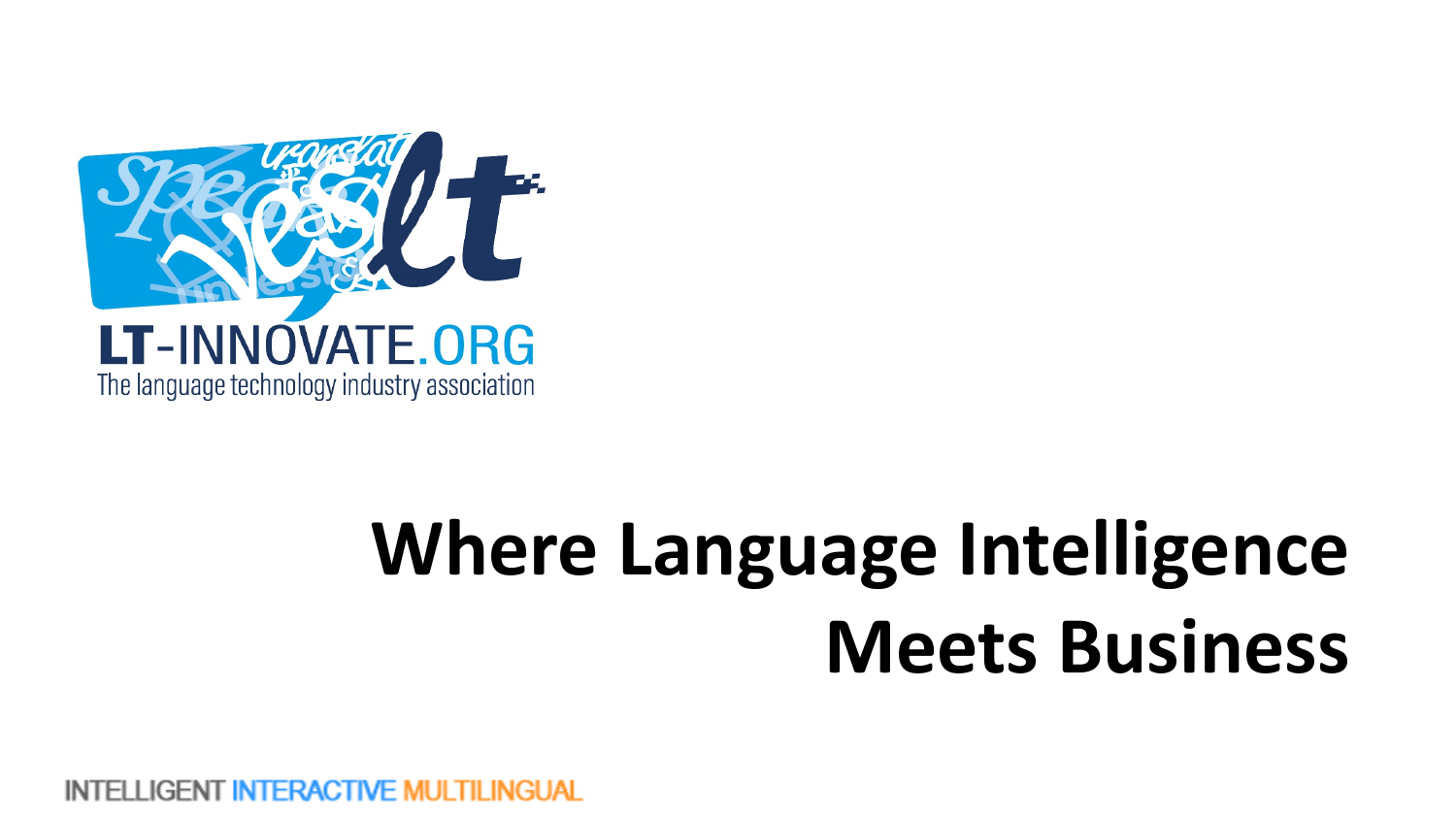

#### **LT-INNOVATE**

- The Association of the Language Technology Industry
- Founded in 2012
- Core members: Language Technology suppliers (200 in 25 countries) -<br>Associate members: other LT stakeholders (120+ users/buyers, integrators,<br>applied researchers, etc.)
- Objectives:
	- $\circ$  to strengthen the Language Technology Industry for increased competitiveness in the global markets;
	- $\circ$  to promote language technologies as drivers of economic success, societal well-<br>being and cultural integrity;
	- $\circ$  to encourage collaboration within the Industry and with other stakeholders of the Language Technology value-chains;
	- $\circ$  to articulate the Industry's collective interests vis-à-vis buyers, researchers,<br>investors and policy makers.

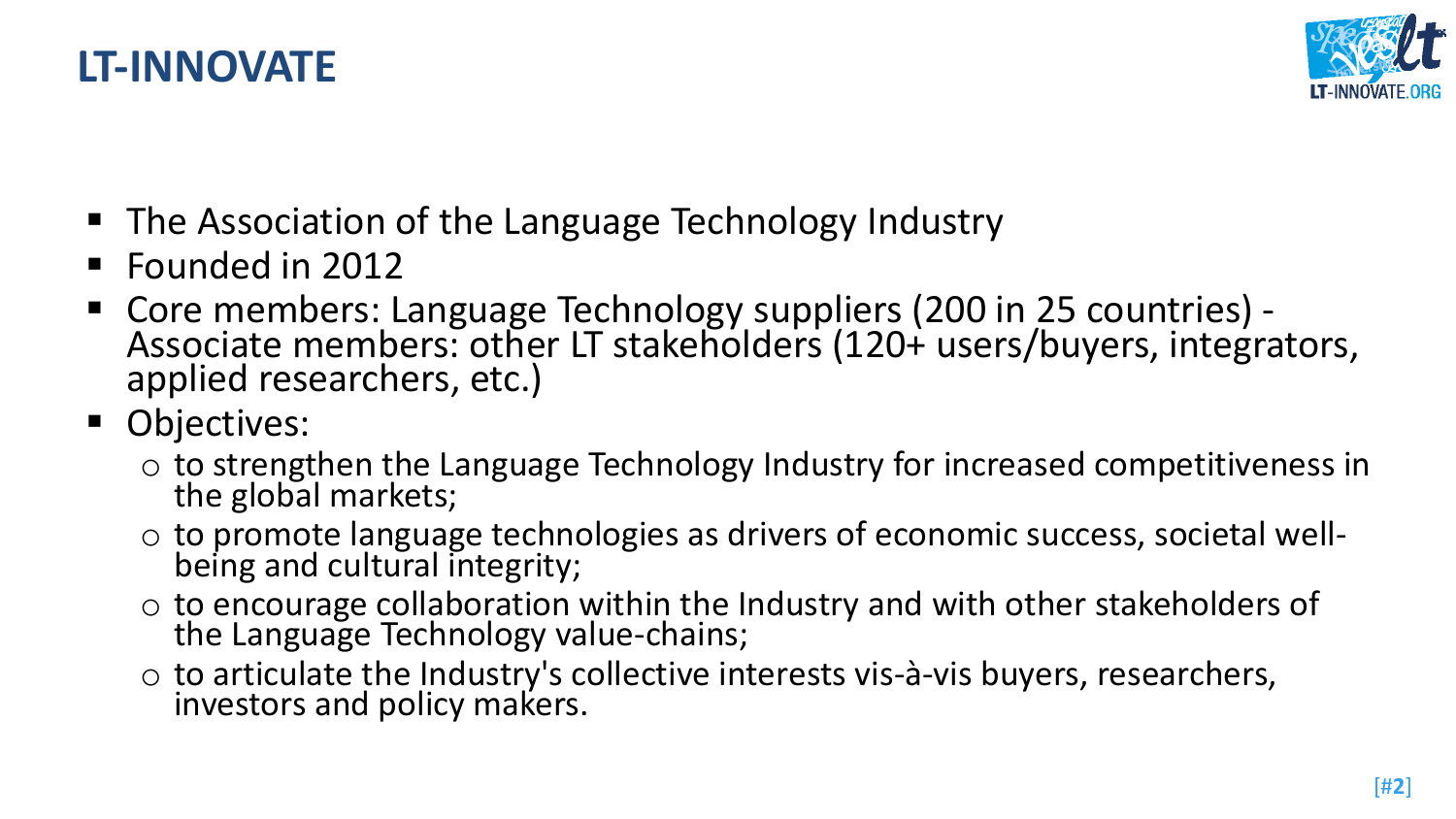## **THE OPPORTUNITY**



- Language Technology is pervasive and, by nature, a key enabling technology in a multilingual world
- LT is the missing link in the "Digital Single Market"
- LT is needed to connect IT and electronic content with people and society
- LT is also a *sine qua non* for artificial intelligence, the data economy, the internet of things, robotics, personalized medicine, a participatory society, etc.
- LT solutions are crucial for streamlining and optimising many language-dependent business/organisational processes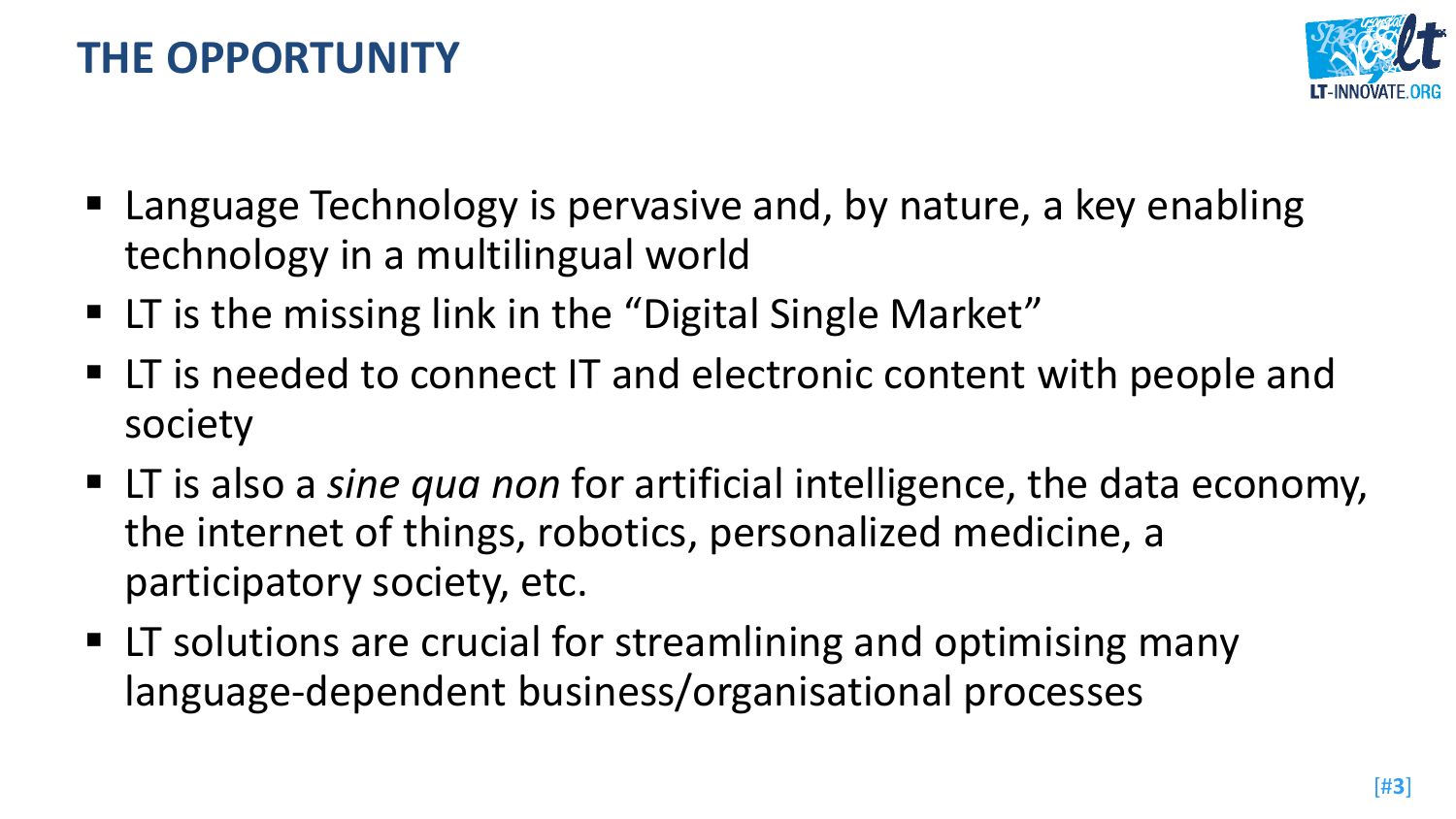## **EUROPEAN INNOVATION STRATEGY**



- 2012: LT-Innovate Industry Vision Statement: "Establishing Europe's Global Market Position & Securing the Digital Single Market"
- 2014: LT-Innovate Innovation Agenda & Manifesto
- 2015: Multilingual Europe: Concept Document European Platform for the Multilingual Digital Single Market & The Crowning Touch to the Digital Single Market - A Call for Action
- 2017: Assessment of the State of Language Technologies and EU Policy Recommendations
- 2018: A Mission for Europe: Empowering a Multilingual Continent - Game Changing Technologies for Language Equality
- http://www.lt-innovate.org/public-positions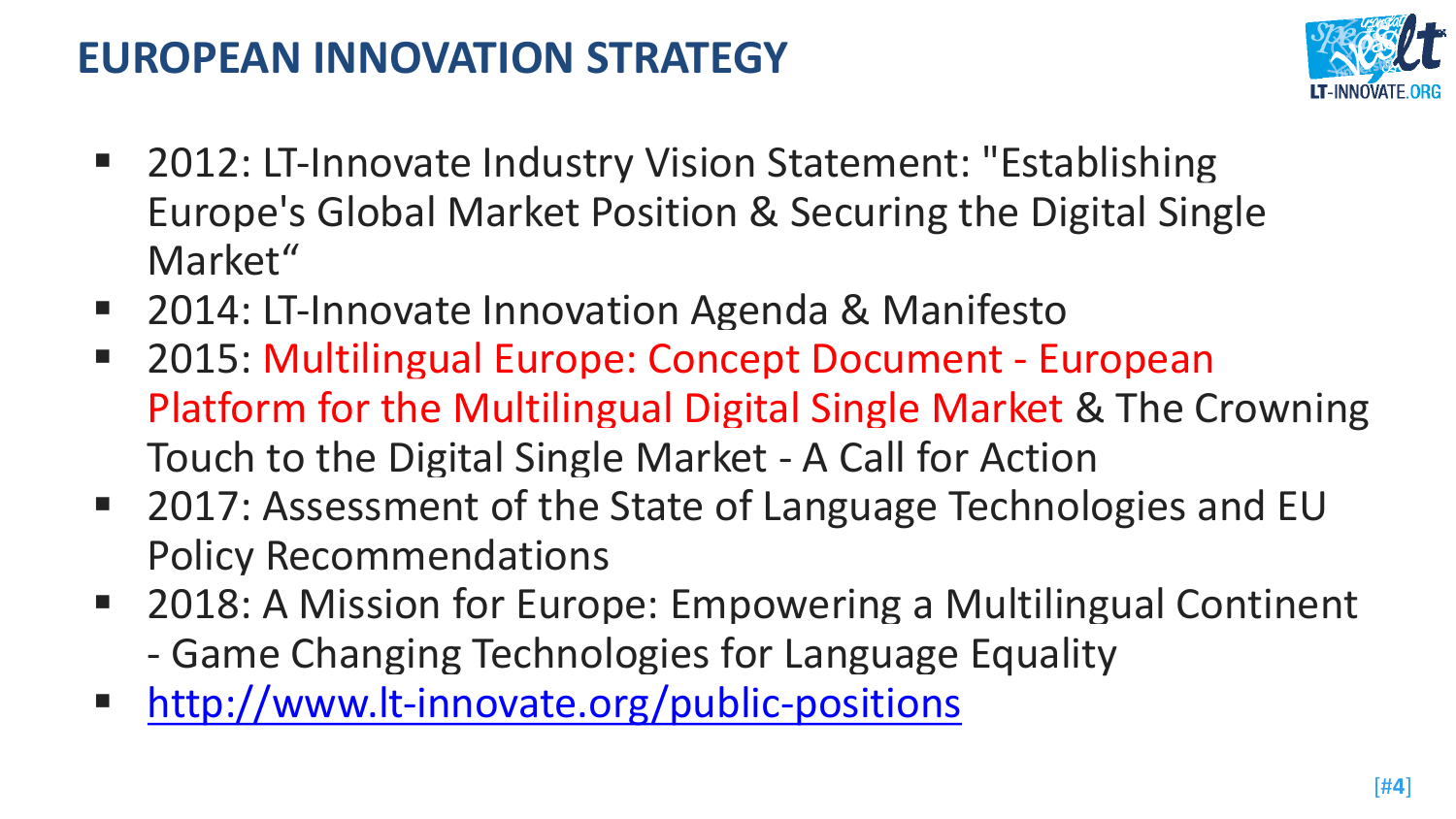### **CONCRETELY…**